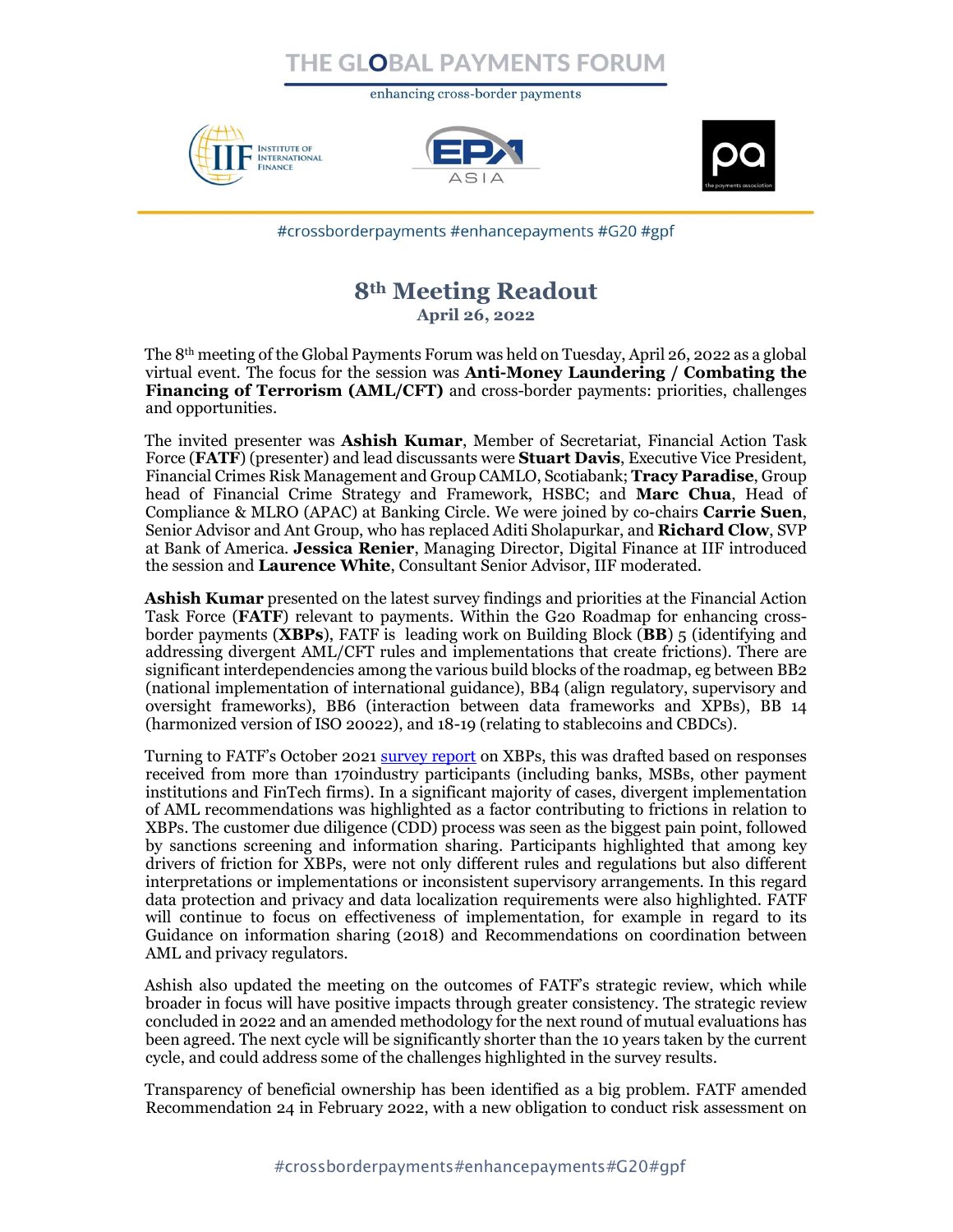foreign legal persons having sufficient links with the country. There is a new emphasis on a multi-prong approach to obtaining beneficial ownership information including through beneficial ownership registry, alternative mechanisms and additional supplementary measures. The FATF is currently developing a Guidance to help countries and the private sector implement the new obligations.

In response, the lead discussants and participants were asked to address themselves to two topics: What aspects of AML/CFT regulation present the biggest challenges for faster and cheaper cross-border payments? Where are the key opportunities to improve cross-border payments through smarter or leaner AML/CFT processes?

Key challenges identified were:

- Challenges around more open and more complex payments ecosystems:
	- o regulatory challenges around the new more open rails with new players as participants; one issue cited here was that as payment chains become more complex it can be harder to see all parties who will touch a payment, thus impacting on the transparency objective or the identification of the XB nature of a particular payment;
	- o new entrants can also mean more enhanced due diligence (EDD) and know your customer's customer (KYCC) obligations on financial institutions banking for them;
	- $\circ$  increased regulation and reporting around third party payment processors;
	- o the lack of a level playing field (or "same business, same risks, same rules") around payment transparency, and the possibility that non-bank FIs offering XBPs may not be subject to the same standards or controls;
	- as take-up increases of open banking, increased payment speeds and ease of access brings potential risk; regulators so far have not clarified which party bears the risk of transparency requirements not being met;
	- o inconsistent application of rules especially around KYC; identifying payer and beneficial ownership information;
- Data and data validation challenges:
	- o data validation, including of the correct information around the Travel Rule, settlement, cost, security, crypto-assets; customer information;
	- $\circ$  the need for clarity around liability for errors in validation and holding other financial institutions (FIs) accountable;
	- o the existence of legacy standards and technology; costs imposed by backward compatibility e.g. in truncating field lengths and so losing resolution in XBP messages;
	- o financial institutions' reluctance to share data with service providers may reduce their effectiveness and make XBPs needlessly difficult.
- Other challenges:
	- $\circ$  how to bring in new KYC protocols coming to market while complying with applicable regulation;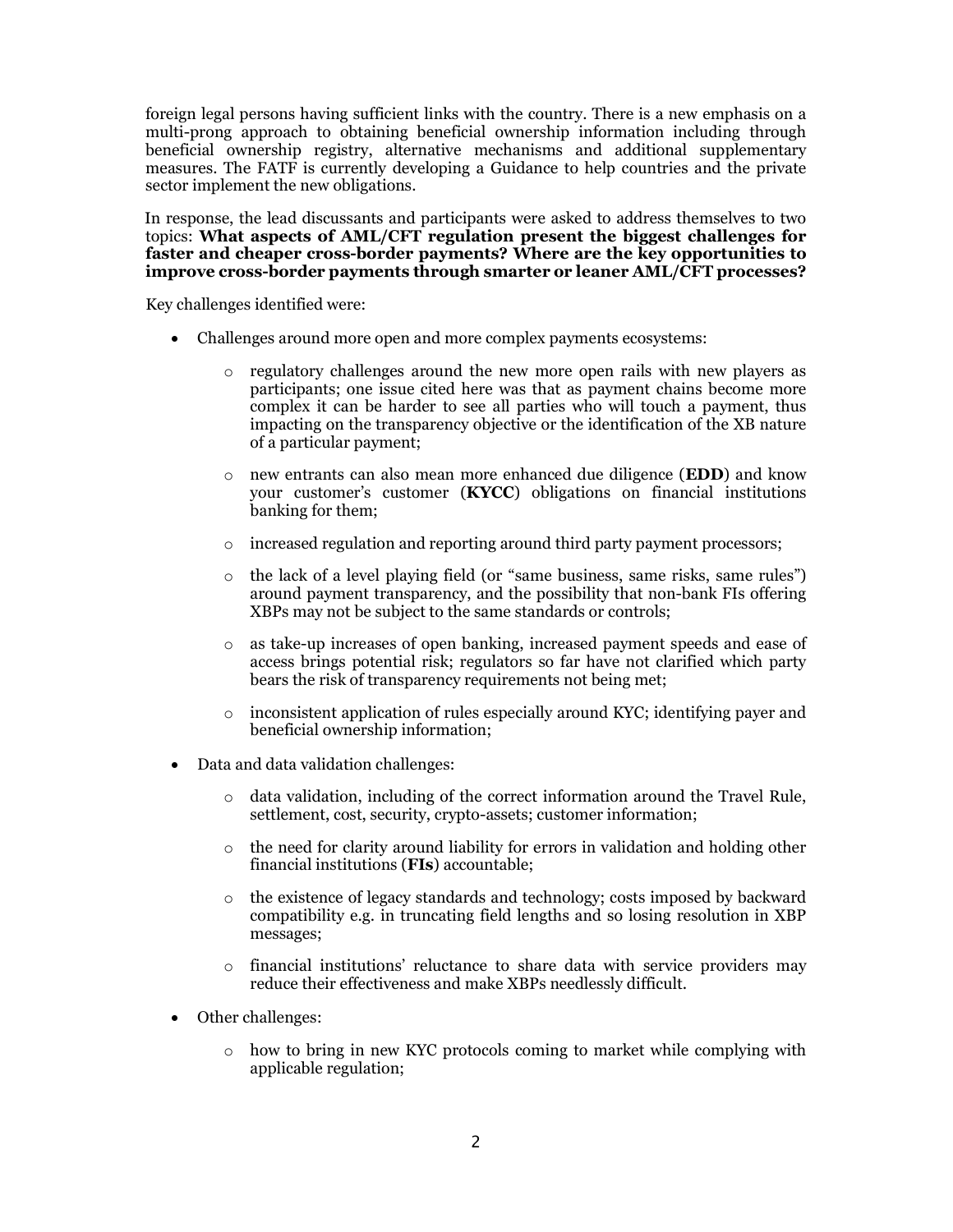- $\circ$  complexities introduced by sanctions screening, with the number of countries imposing different sanctions and the number of different filters having to be applied, and also the fact that some sanctions can be used for bad ends;
- $\circ$  increasing digitalization and customer expectations mean that existing controls may not be effective, which can mean FIs resorting to more not less manual controls.

Key opportunities/solutions or work underway identified were:

- automation of data validation;
- opportunities for B2B service providers to use AI and machine learning to analyze FI clients' payments data to pull out trends and share the knowledge back with FIs, and with regulators;
- new types of information rails for the transfer of identification information, including new types of digital IDs including the LEI, UBO:
- payment service providers or rails which have integrated sanctions screening; or which integrate monitoring for human trafficking or other predicate offences;
- new types of automated sanctions screening tools such as APIs and blockchain-based "oracles" for screening of sanctioned wallet addresses;
- the possible creation of a sanctions screening utility to reduce duplication; and
- the Wolfsberg Group work seeking to give guidance on responsibility for transparency in payment chains

Suggestions for regulators and policymakers included:

- FATF could review Recommendation 16 (Travel Rule) in light of its survey results;
- FATF and regulators need to address conflict of laws, the most pressing issue being the conflict between AML regulation and data privacy requirements;
- FATF and regulators could do more to foster the RegTech and SupTech ecosystem, possibly through a "techsprint" type exercise similar to those held by the BIS Innovation Hub or national regulators;
- more work on common requirements around KYC / KYB.

Other key points made were:

- payments are a key choke point to ensure effective AML controls;
- FIs are struggling to cope with the rate of change in the sanctions space;
- some Paytechs are coming to market with end to end solutions for transparency, linking compliance with payment data;
- the importance of alignment, education, modernization and coordination;
- there is great interest in stablecoins and CBDC, making BBs 18 and 19 of importance.

Ashish Kumar thanked participants for the suggestions and responded on several points made, and ways in which FATF was addressing them, including the establishment of a Virtual Asset Contact Group at FATF, and healthy interaction between FATF and the BIS Innovation Hub.